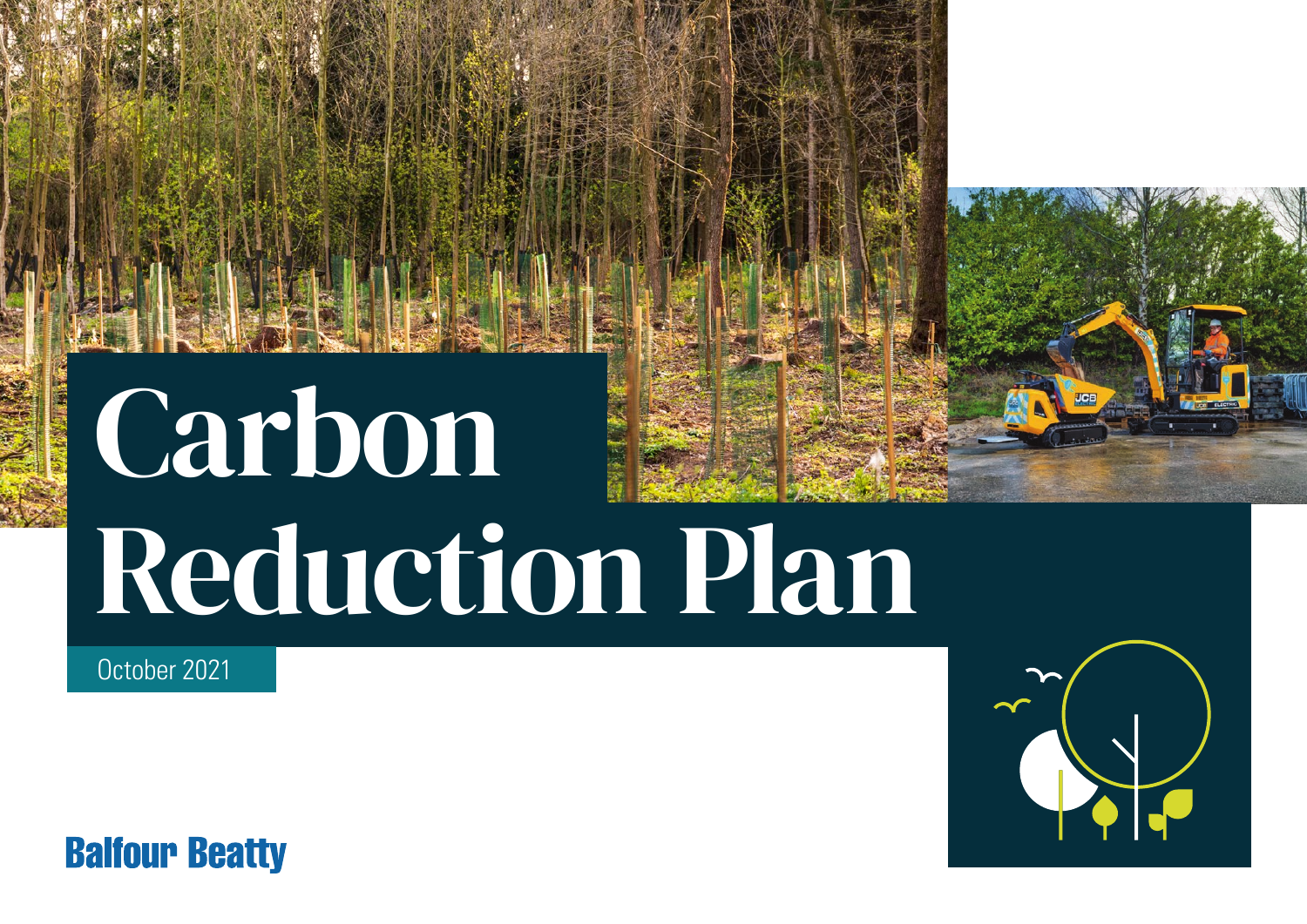This document sets out the Carbon Reduction Plan for Balfour Beatty Group Limited in response to Public Procurement Notice (PPN) 06/21. This plan covers Balfour Beatty's UK operations and the requirements of PPN 06/21. The data presented in this plan therefore differs from the data presented in respect of carbon reduction commitments for Balfour Beatty plc and the wider group of Balfour Beatty companies (Balfour Beatty), including that found in Balfour Beatty's Annual Report and Accounts and Sustainability Strategy, [Building New Futures.](https://www.balfourbeatty.com/media/318683/balfour-beatty-building-new-futures-sustainability-strategy.pdf)

## Commitment to achieving Net Zero

**Balfour Beatty** is committed to achieving Net Zero emissions by **2050.** It is our ambition to go Beyond Net Zero Carbon by 2040.

## Emissions reduction targets

In December 2020, Balfour Beatty launched its new sustainability strategy, Building New Futures, outlining our 2040 ambition to go Beyond Net Zero Carbon which covers Scope 1, 2 and 3 greenhouse gas emissions. We also committed to formally setting a science-based target for 2030. Whilst we develop our science-based target, we have signed up to the United Nation's Race to Zero campaign to build momentum around the shift to a decarbonised economy. This requires us to set a net zero target in line with a 1.5°C warming limit scenario to hold off some of the worst climate impacts. For Balfour Beatty, this means halving emissions by 2030.

Balfour Beatty continues to take steps to reduce carbon from its direct and indirect operations by implementing the Institute of Environmental Management and Assessment's (IEMA) Greenhouse Gas (GHG) Management Hierarchy.



IEMA's Greenhouse Gas Management Hierarchy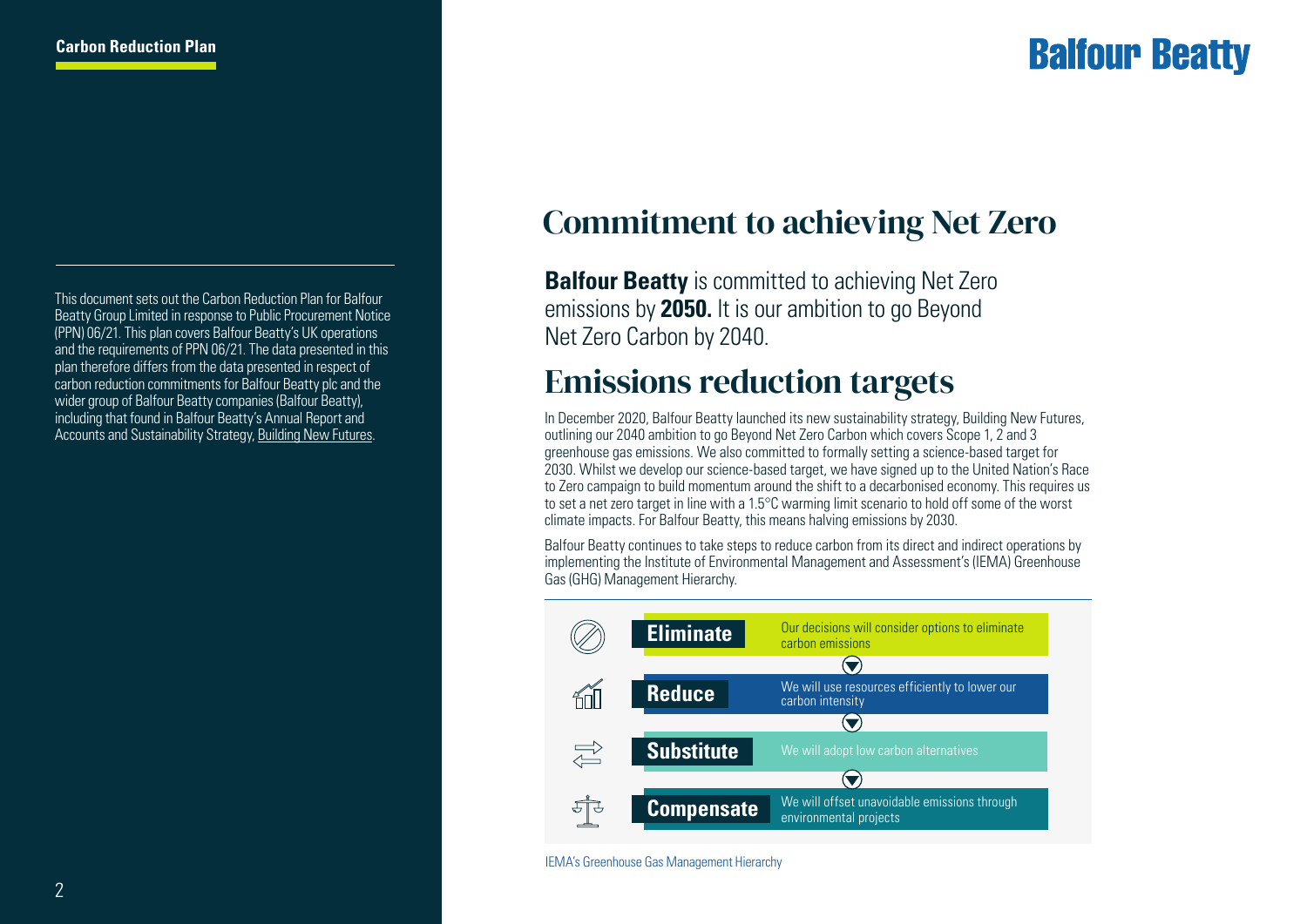We are taking steps to reduce our Scope 1, 2 and 3 greenhouse gas emissions and reliance on fossil fuels through the use of energy efficient technology, renewables, processes and algorithms that have been developed in-house to assist decision making and to drive sustainability performance improvement.

Through collaboration with our supply chain partners, we aim for all products and materials we procure to be net zero carbon by 2040. In limited cases, where we are unable to reduce emissions, we will aim to invest in environmental projects, in the form of carbon offsets, to go beyond net zero carbon by 2040.

We have projected Balfour Beatty Group Limited's carbon emissions will decrease to 120,679 tCO<sub>2</sub>e by 2025. This is a reduction of 18%.

Balfour Beatty Group Limited's baseline and projected emission reductions to go beyond net zero is shown in the graph provided. As this is the first reporting year against PPN 06/21 the baseline and actual data sets are the same.

The graph shows our Scope 1, 2 and selected Scope 3 category emissions as detailed on page 4.

## Carbon Reduction Projected vs Actual – Balfour Beatty Group Limited

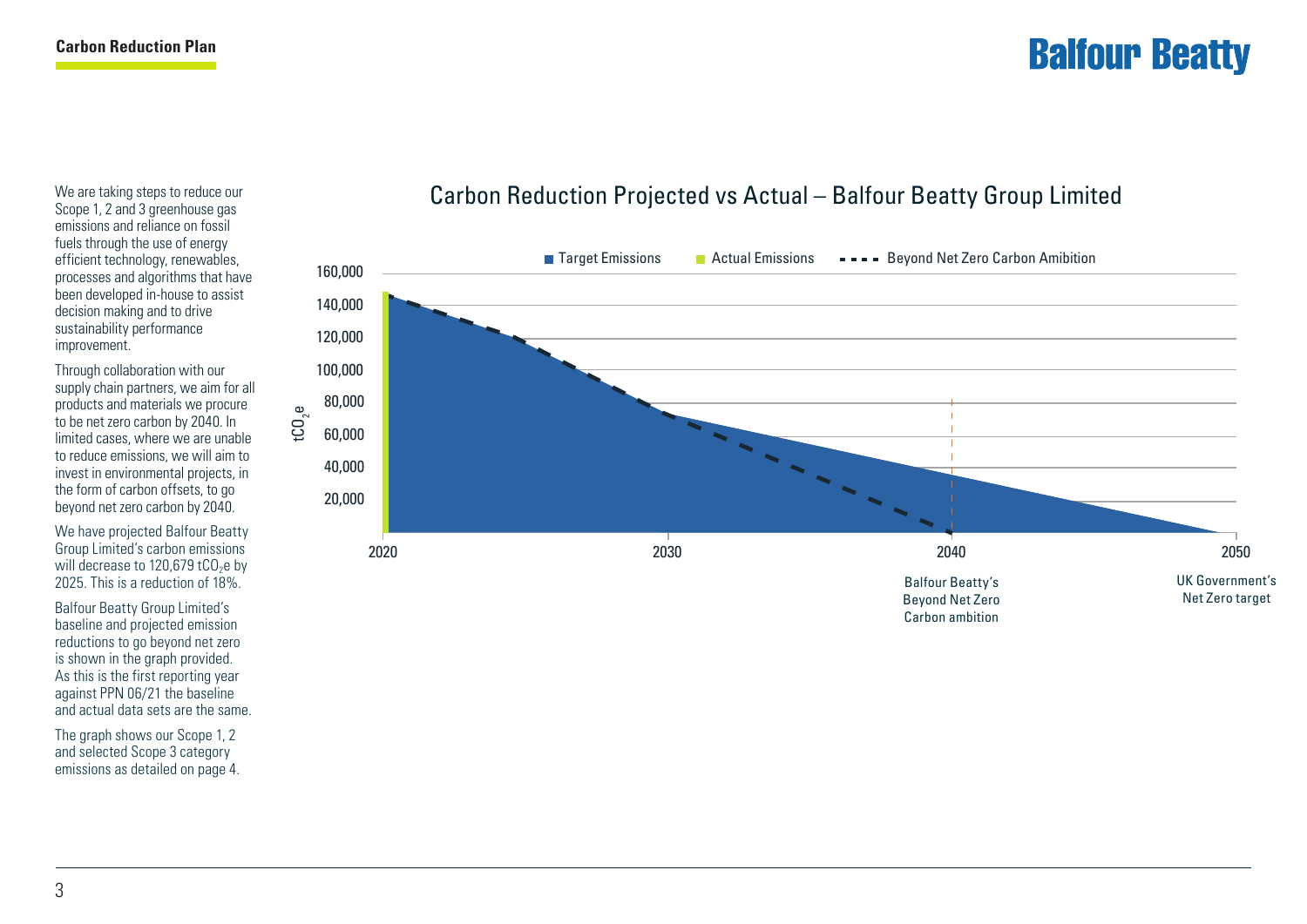## Baseline emissions footprint

#### Baseline year: **2020**

#### Additional details relating to the baseline emissions calculations.

Balfour Beatty Group Limited has identified calendar year 2020 as the baseline year for measuring carbon reductions against.

We have used greenhouse gas (GHG) protocol operational control methodology to determine our baseline for our Scope 1, 2 and 3 emissions. 2020 has been selected as this is the first year delivering our refreshed Sustainability Strategy, Building New Futures, and setting out our 2040 ambition to go Beyond Net Zero Carbon.

For Scope 2 emissions, the GHG protocol's market-based methodology has been used. The selected Scope 3 category data is comprised from GHG calculations from actual and estimated data. Actual data has been used to derive tCO<sub>2</sub>e totals for waste and business travel. For employee commuting, we have employed estimations using the GHG Protocol Quantis Scope 3 Evaluator.<sup>1</sup> For both Upstream and Downstream transportation, we have used an estimation methodology to arrive at the baseline total.

The baseline defined within this Carbon Reduction Plan is specific to Balfour Beatty Group Limited and covers Balfour Beatty's operations in the UK. Balfour Beatty Group Limited, is a subsidiary of Balfour Beatty plc. The baseline has been established to measure compliance with PPN 06/21. Further detail on Balfour Beaty plc's total GHG emissions, Sustainability Strategy and energy consumption is available in Balfour Beatty plc's Annual Report and Accounts. Balfour Beatty plc complies with the UK Government's Streamlined Energy and Carbon Reporting (SECR) requirements. PricewaterhouseCoopers LLP (PwC LLP) is engaged by Balfour Beatty plc to provide limited assurance over selected greenhouse gas performance data for Scope 1 and 2 annual reporting purposes as stated in the annual report. Carbon reduction strategies for Balfour Beatty Group Limited for Scope 1 and 2 and all Scope 3 categories are detailed within the UK addendum of our sustainability strategy, '[Sustainability in the UK'](https://www.balfourbeatty.com/sustainability/sustainability-in-the-uk/).

Our carbon data is compiled at year end. We will update our current emissions data for 2021 in April 2022.

| Year: 2020 - Baseline year emissions: |                 | <b>Year: 2020 - Current emissions reporting</b> |                 |
|---------------------------------------|-----------------|-------------------------------------------------|-----------------|
| <b>EMISSIONS</b>                      | TOTAL $(tCO2e)$ | <b>EMISSIONS</b>                                | TOTAL $(tCO2e)$ |
| <b>Scope 1</b>                        | 80,612.57       | Scope 1                                         | 80,612.57       |
| Scope 2                               | 5,419.41        | Scope 2                                         | 5,419.41        |
| Scope 3                               | 86,031.98       | Scope 3                                         | 86,031.98       |
| (Included Sources)                    |                 | (Included Sources)                              |                 |
| <b>Total emissions</b>                | 147,169.13      | <b>Total emissions</b>                          | 147,169.13      |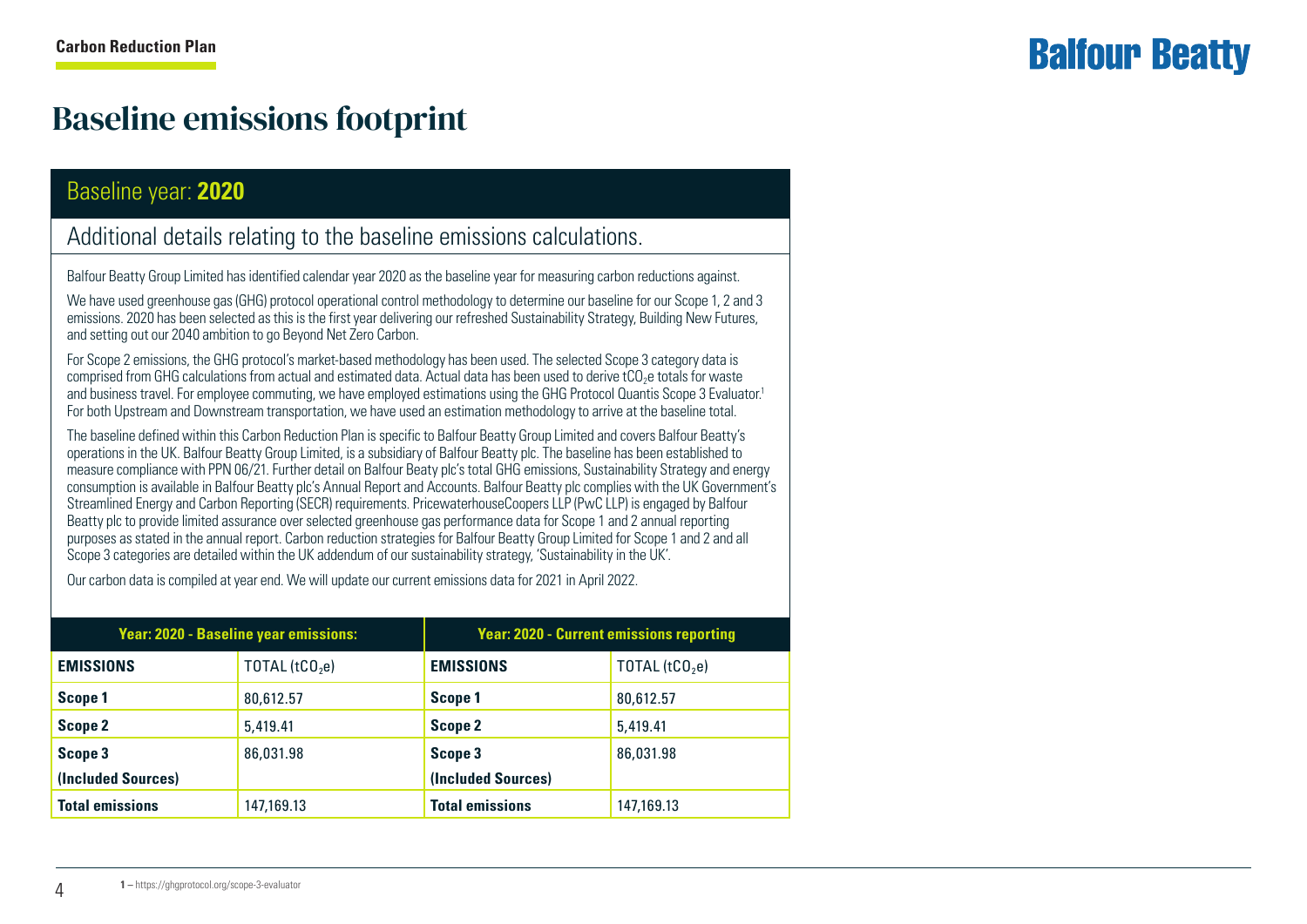## Our carbon reduction projects

The following environmental management measures and projects have been completed or implemented in 2020:

## **Reducing on-site carbon emissions by up to 80%**



Managing the power supply to our site compounds in the UK, our new EcoNet technology automatically turns appliances and equipment off when not in use, including over weekends and when sites are not occupied. This helps to regulate consumption when demand is at its highest, reducing demand on grid connections or diesel generators used to power sites.

Developed in collaboration with Sunbelt Rentals and Invisible Systems, EcoNet was first trialled on our East Leeds Orbital Route project, a large-scale highways contract to build 7km of outer ring roads around Leeds city centre. On ELOR it resulted in an incredible 83% reduction in carbon emissions for our site compound just by optimising heating, hot water and external lighting schedules.

The technology has now been fully rolled out to over 61 sites, including all new sites consisting of six cabins or more.

### **Zero carbon emission excavators**



On the A63 Castle Street scheme in Hull, we've used three of the industry's first electric mini excavators that produce zero tailpipe emissions. These electric excavators need to be charged daily on a site that has no mains power. Previously a diesel generator would have run 24/7 to provide on-site power, but this would eliminate the environmental benefits gained through the electric excavators. As such, the team turned to innovation yet again, acquiring the Prolectric ProPower Solar Hybrid Generator. This reduced emissions and fuel use by up to 78%, providing clean and silent energy for the electric excavators.

The carbon emissions reduction achieved by these schemes in 2020 equate to 7,000 tCO<sub>2</sub>e. Further work for energy and carbon savings in 2021 is ongoing.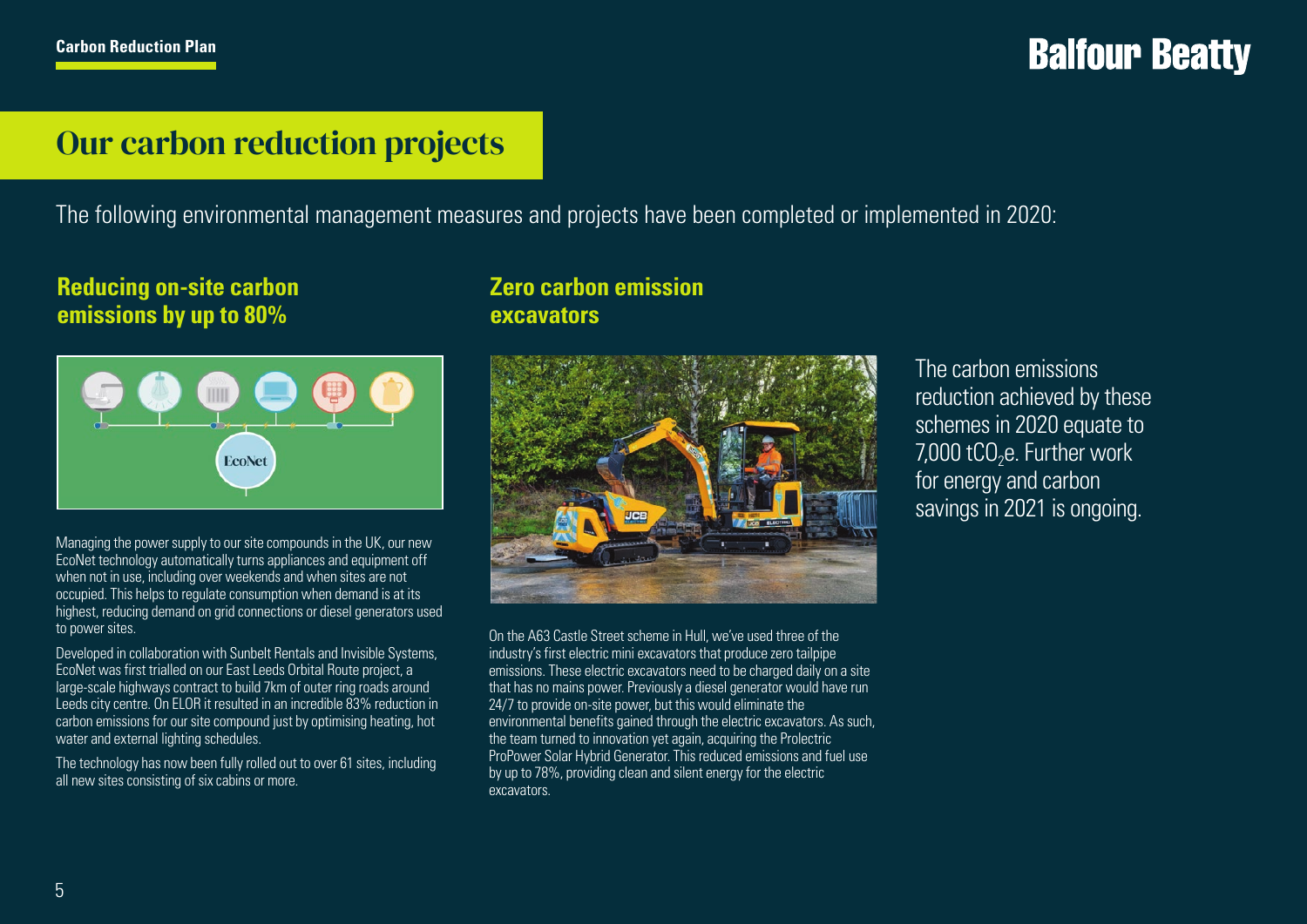We will continue to explore opportunities to reduce emissions as outlined in our net zero roadmap for Scope 1 and 2 emissions for Balfour Beatty Group Limited.

These include improving the fuel efficiency of our fleet by introducing fully electric cars, installing electric vehicle charging points, expanding electric plant options and much more.

In the future, we aim to implement further measures such as:

- Working with our supply chain partners to report and reduce embodied carbon in materials they supply to us and other Scope 3 emission sources
- Developing new solutions and technologies to drive net zero outcomes for our customers by collaborating across the supply chain
- Decarbonising our plant and fleet, including switching from diesel to electric, hybrid or hydrogen powered solutions

6

## Net Zero Roadmap for Scope 1 & 2 emissions from our UK operations\*

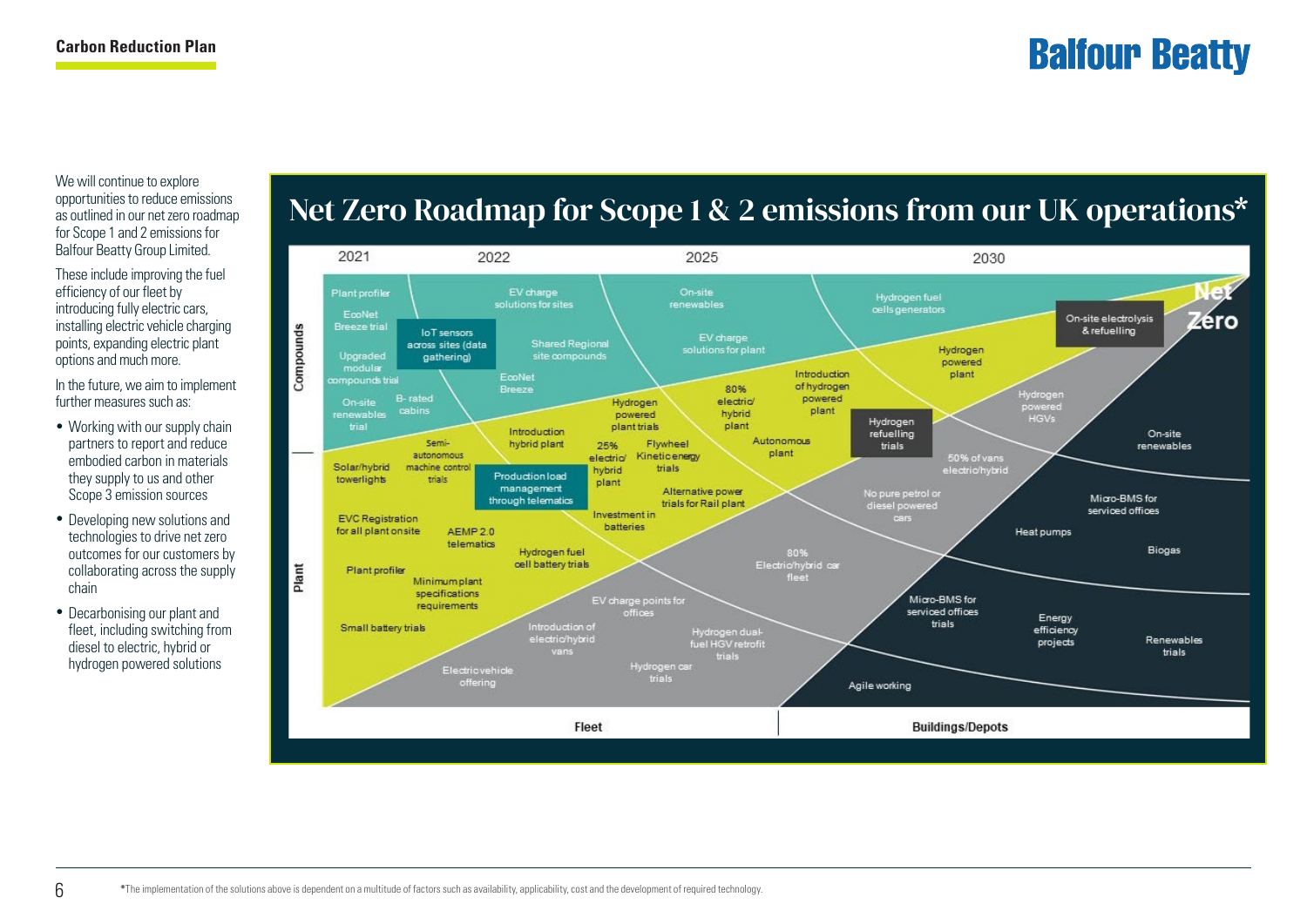## Declaration and Sign Off

This Carbon Reduction Plan has been completed in accordance with PPN 06/21 and associated guidance and reporting standard for Carbon Reduction Plans.

Emissions have been reported and recorded in accordance with the published reporting standard for Carbon Reduction Plans and the GHG Reporting Protocol corporate standard<sup>1</sup> and uses the appropriate Government emission conversion factors for greenhouse gas company reporting.2

Scope 1 and Scope 2 emissions have been reported in accordance with SECR requirements, and the required subset of Scope 3 emissions have been reported in accordance with the published reporting standard for Carbon Reduction Plans and the Corporate Value Chain (Scope 3) Standard<sup>3</sup>

This Carbon Reduction Plan has been reviewed and signed off by the board of directors (or equivalent management body).

Signed on behalf of Balfour Beatty Group Limited:

#### **Philip Harrison**

Chief Financial Officer

22/10/2021